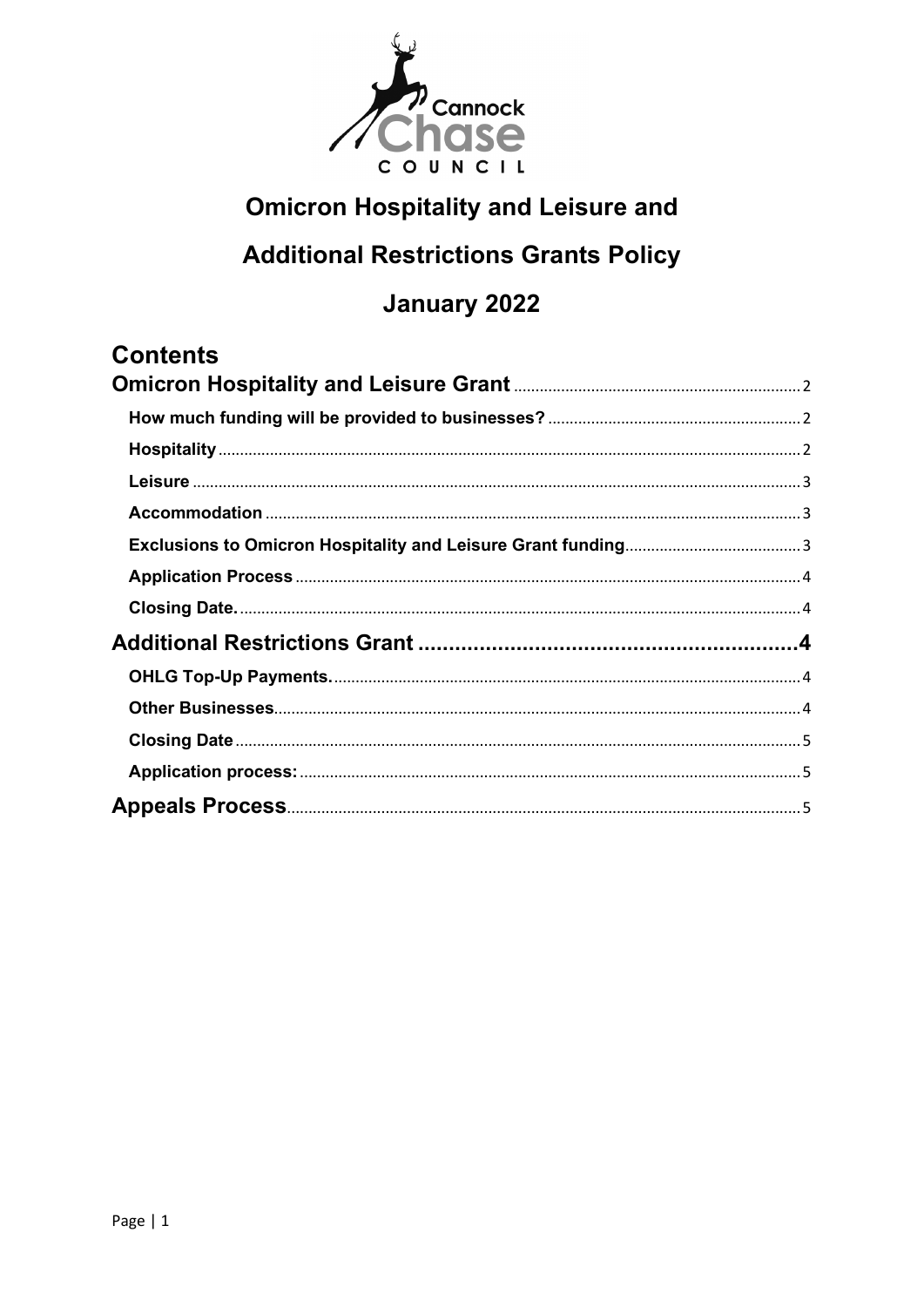## <span id="page-1-0"></span>**Omicron Hospitality and Leisure Grant**

 The Omicron Hospitality and Leisure Grant (OHLG) is a one-off grant which will support hospitality, leisure and accommodation business premises on the Valuation Office Agency (VOA) rating list, on 30 December 2021 only.

The primary principle of the OHLG scheme is to support businesses that offer inperson services, where the main service and activity takes place in a fixed ratepaying premises, in the hospitality, leisure and accommodation sectors.

 determined by assessing which category constitutes 50% or more of their overall Businesses will only be eligible where their main service falls within hospitality, leisure or accommodation. If a business operates services that could be considered hospitality or leisure, and also fall into another category, the main service can be income. The main service principle will determine whether a business receives funding. Businesses will need to declare which is their main service.

## <span id="page-1-1"></span>**How much funding will be provided to businesses?**

For the avoidance of doubt, the Council will pay OHLG in line with prevailing Government guidance which may be changed from time to time and may include discretion for the Council to consider exceptional circumstances.

- OHLG of £2,667. The Council will award a discretionary top up, from its • Businesses occupying hereditaments appearing on the local rating list with a rateable value of exactly £15,000 or under on 30 December 2021 will receive Additional Restrictions Grant Fund of £2,000 making a total of **£4,667**
- OHLG of £4,000. The Council will award a discretionary top up, from its ARG • Businesses occupying hereditaments appearing on the local rating list with a rateable value over £15,000 and less than £51,000 on 30 December 2021 will fund of £3,000 making a total of **£7,000**
- OHLG of £6,000. The Council will award a discretionary top up, from its ARG fund of £4,500 making a total of **£10,500**  • Businesses occupying hereditaments appearing on the local rating list with a rateable value of exactly £51,000 or over on 30 December 2021 will receive

 December 2021 will be ignored for the purposes of eligibility. Any changes to the rating list (rateable value or to the hereditament) after 30

## <span id="page-1-2"></span>**Hospitality**

 drink. The food and drink must be available to the general public for consumption on For the purposes of this scheme, a hospitality business can be defined as a business whose main function is to provide a venue for the consumption and sale of food and the premises, including outdoors.

For these purposes, the definition of a hospitality business should exclude: food kiosks and businesses whose main service (generating 50% or more of income) is a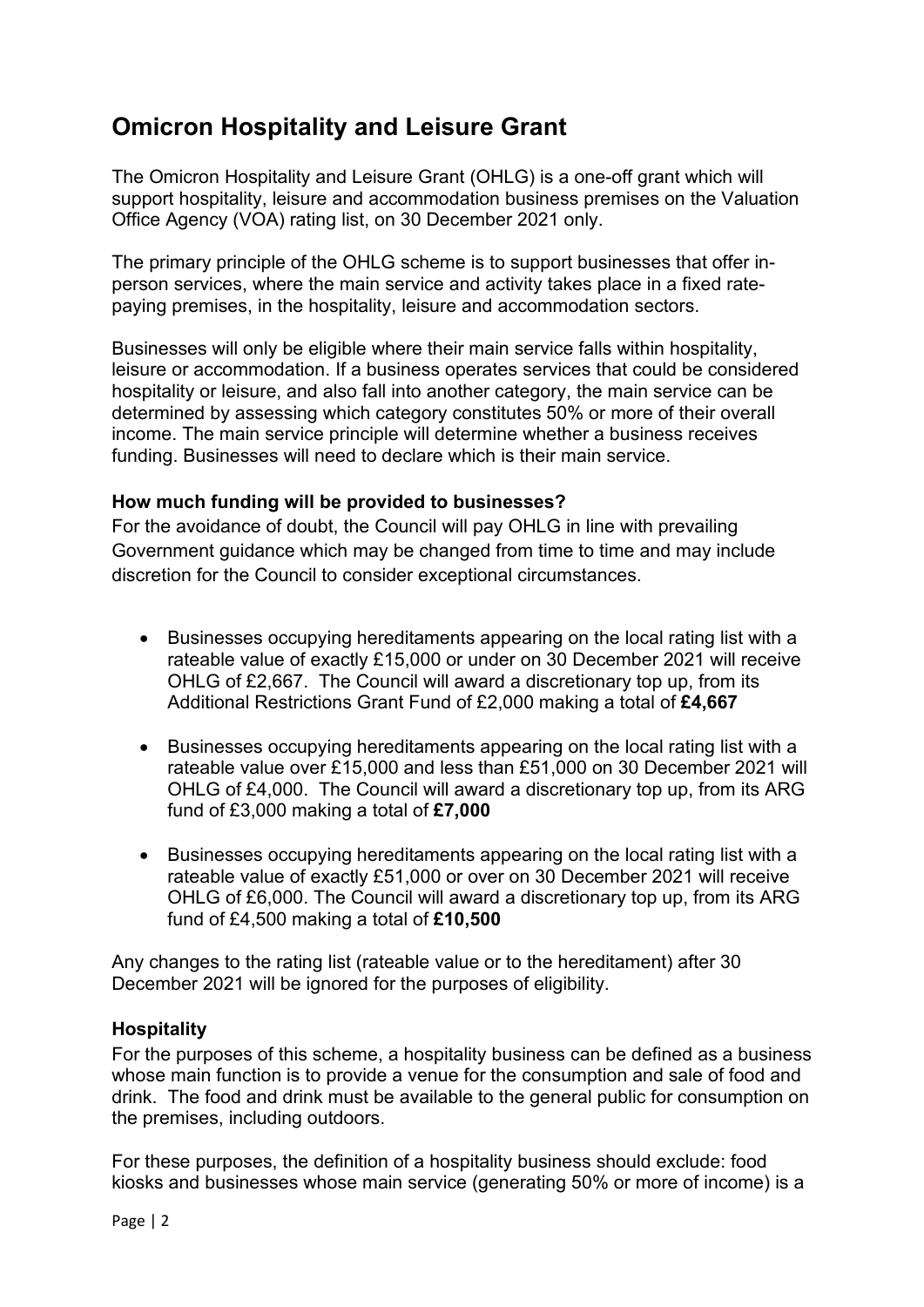takeaway (not applicable to those that have adapted to offer takeaways during periods of restrictions, in alignment with previous COVID-19 business grant schemes).

#### <span id="page-2-0"></span>**Leisure**

For the purposes of this scheme, a leisure business can be defined as a business that provides opportunities, experiences and facilities, in particular for culture, recreation, entertainment, celebratory events and days and nights out.

The Council will use the following criteria to assess whether a business is eligible for a grant under this threshold:

- Businesses that may provide in-person intangible experiences in addition to goods.
- Businesses that may rely on seasonal labour.
- Businesses that may assume particular public safety responsibilities.
- • Businesses that may operate with irregular hours through day, night and weekends.

 businesses, coach tour operators, and tour operators. For these purposes, the definition of a leisure business will exclude: all retail

#### <span id="page-2-1"></span>**Accommodation**

purposes. For the purposes of this scheme, an accommodation business can be defined as a business whose main lodging provision is used for holiday, travel or other

The Council will use the following criteria to assess whether a business is eligible for a grant under this threshold:

- Businesses that provide accommodation for 'away from home' stays for work or leisure purposes.
- Businesses that provide accommodation for short-term leisure and holiday purposes.

For these purposes, the definition of an accommodation business will exclude: private dwellings, education accommodation, residential homes, care homes, residential family centres and beach huts.

#### <span id="page-2-2"></span>**Exclusions to Omicron Hospitality and Leisure Grant funding**

The following businesses are excluded from receiving OHLG:

- Businesses that are not within the rating system will not be eligible to receive funding under this scheme.
- • Businesses that have already received grant payments that equal the maximum permitted subsidy allowances will not be eligible to receive funding.
- Businesses that are in administration, insolvent or where a striking-off notice has been made, are not eligible for funding under this scheme.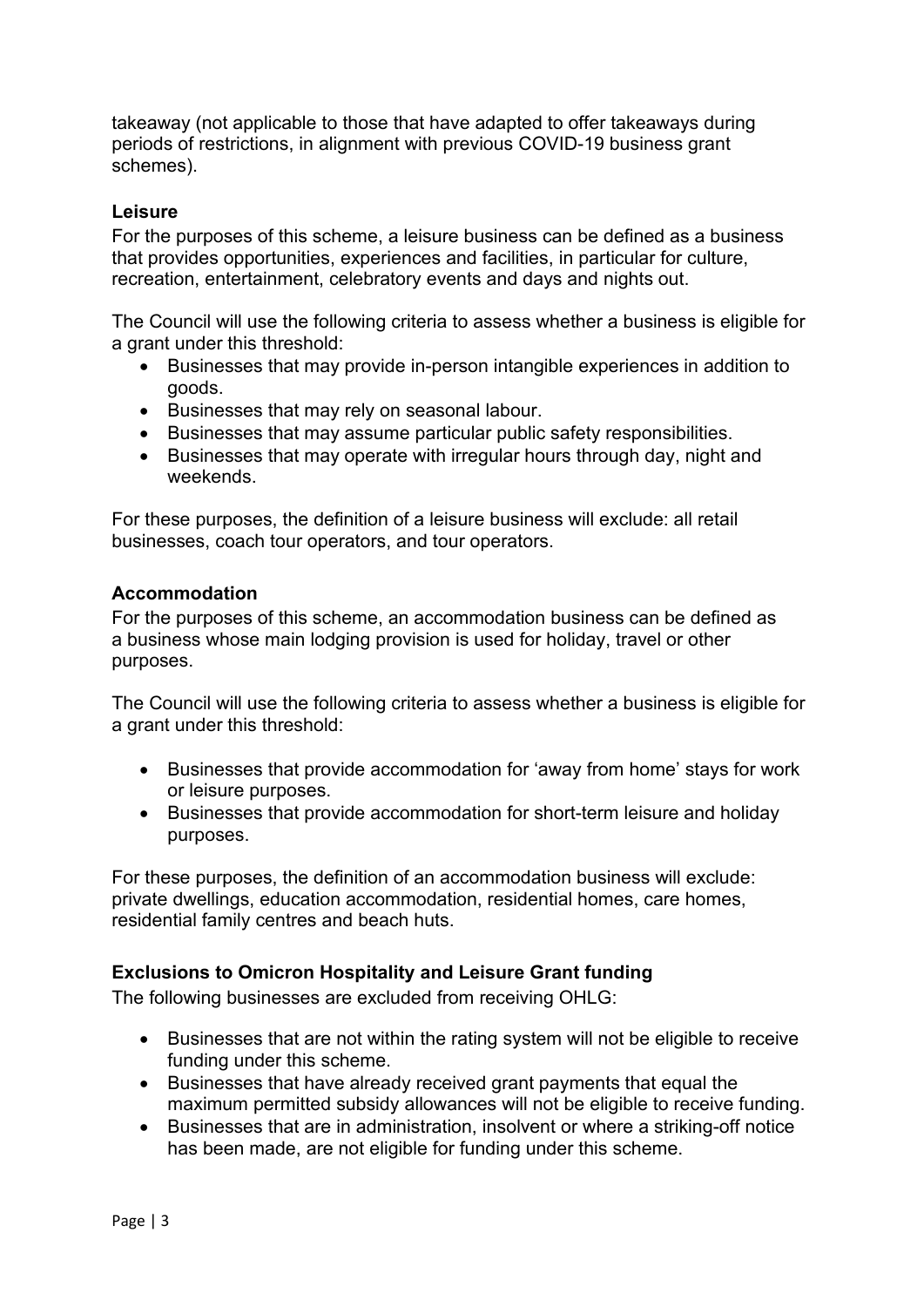## <span id="page-3-0"></span>**Application Process**

 The Council will invite electronic applications from organisations that are believed to be eligible for OHLG. Applicants will be required to provide such supporting evidence as it believes to be appropriate to establish eligibility.

 payment data and to prevent or detect fraud. Application and payment data will be Businesses will also be required to supply such information as is required by Central Government departments and other agencies in order to record and analyse forwarded to those relevant agencies.

## <span id="page-3-1"></span>**Closing Date.**

 payments being made by 31 March. The closing date for this process is Monday 21 Applications are requested to be be submitted no later than 21 February 2022, with February 2022. The policy will be reviewed at that time.

## <span id="page-3-2"></span>**Additional Restrictions Grant**

 The has launched a new fund under the Additional Restrictions Grant in support of businesses severely impacted by the rise of the Omicron Variant.

## <span id="page-3-3"></span>**OHLG Top-Up Payments.**

As described above, the Council will use ARG funding to provide top-up payments o OHLG recipients, as follows:

| <b>Rateable Value</b><br>Range | <b>OGLG Payment</b> | <b>ARG Payment</b> | Total   |
|--------------------------------|---------------------|--------------------|---------|
| £0 to £15,000                  | £2,667              | £2,000             | £4,667  |
| £15,000 to £51,000             | £4,000              | £3,000             | £7,000  |
| Over £51,000                   | £6,000              | £4,500             | £10,500 |

No separate application will be required.

## <span id="page-3-4"></span>**Other Businesses**

 factors used to determine the grants will include but not be restricted to: The Council retains discretion to award grants, in exceptional circumstances, to businesses not meeting the above criteria but can demonstrate they have been and continue to be adversely affected by COVID-19. Such awards will need the approval of the Economic Development Manager or Head of Economic Prosperity. The

- Severe financial hardship
- Disproportionate impact of trading restrictions
- Eligibility for other grants or external funding streams
- Any benefit to the local community of services provided by the business
- Detriment to the local community of the business being forced to close.